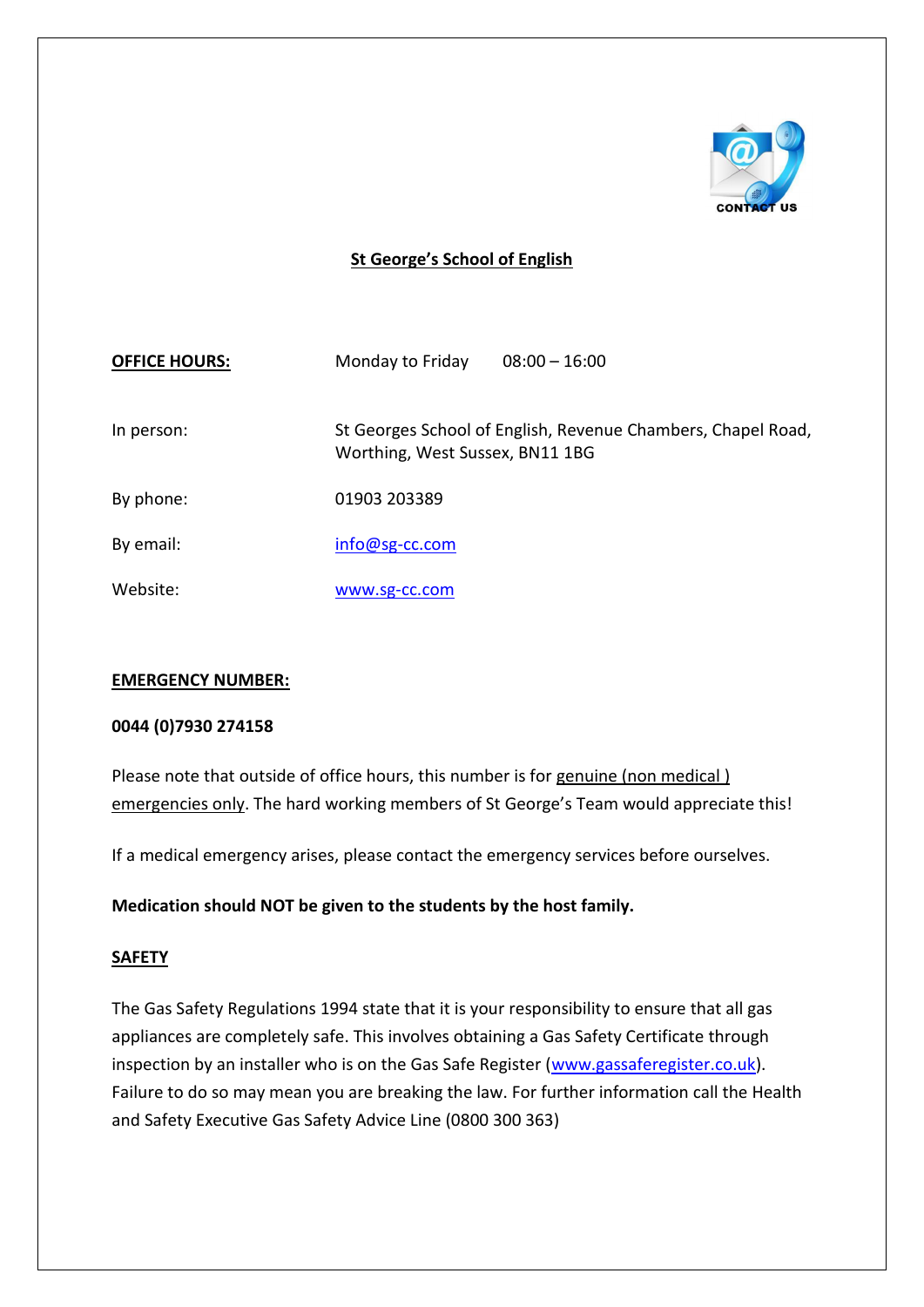**The St George's School of English**

# **GUIDE TO SURVIVING**

# **STUDENTS!**

*for Host Families*

*2017*



Providing greater opportunities in life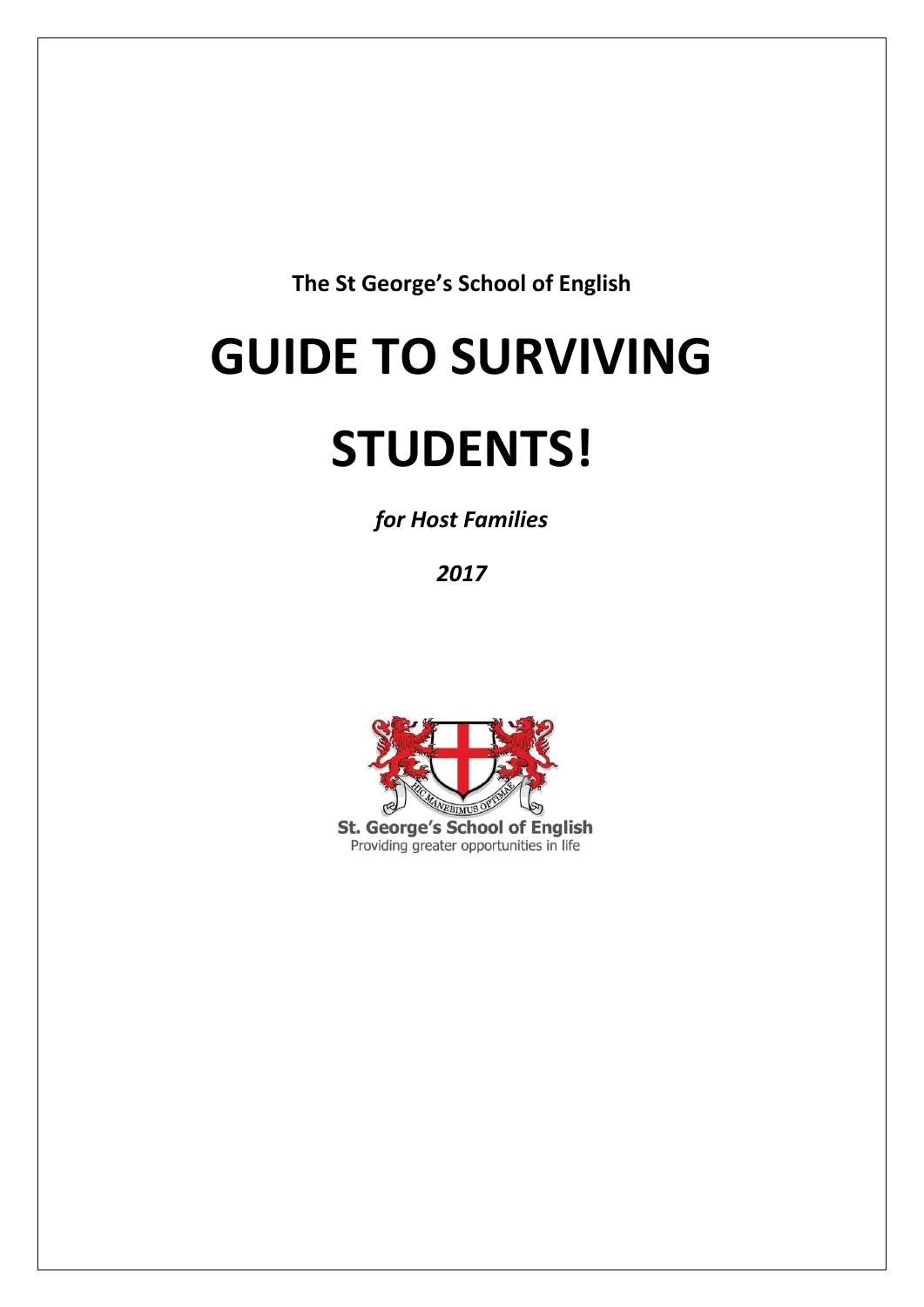#### **The Host Family Guide to Surviving Students**

This booklet has been written to ensure the best possible relationship between students and their host families. St Georges host families do not just do it for the financial benefit, but because it broadens their world knowledge and experience of different cultures and is often the start of lifelong friendships. Students choose this form of accommodation for home comforts, a family atmosphere, and a chance to practise their English and generally learn about the British way of life. They are not simply renting a room, but expect to be treated as one of the family.

#### *Preparing to welcome your students*

For busy periods of the year there can sometimes be a short gap between students, and autopilot can take over when getting ready. To make the transition from one set of students to another less laborious it is best to buy at least two sets of bed linen per bed. Whilst one set is being used, the second one can be washed after being used for the last students. **We strongly recommend buying mattress protectors.** Every student should It may also help to keep things you use on a regular basis at hand (in the room if possible), i.e. bed linen, duster, bins. Adequate heating should be provided in the student room.

Students must also have access to a communal room (such as a living room), and washing facilities. He/she should be able to have a daily bath or shower – make sure the student understands how to use all of the facilities. It may be useful to work out a bathroom rota.

Cleaning the bathroom should always be on your list, as untidy and dirty bathrooms are the cause of many complaints and it would be a shame if such a simple thing spoils your experience of hosting.

We all have certain expectations of places we visit and staying in a welcoming, tidy and clean place definitely contributes to the overall enjoyment of our stay.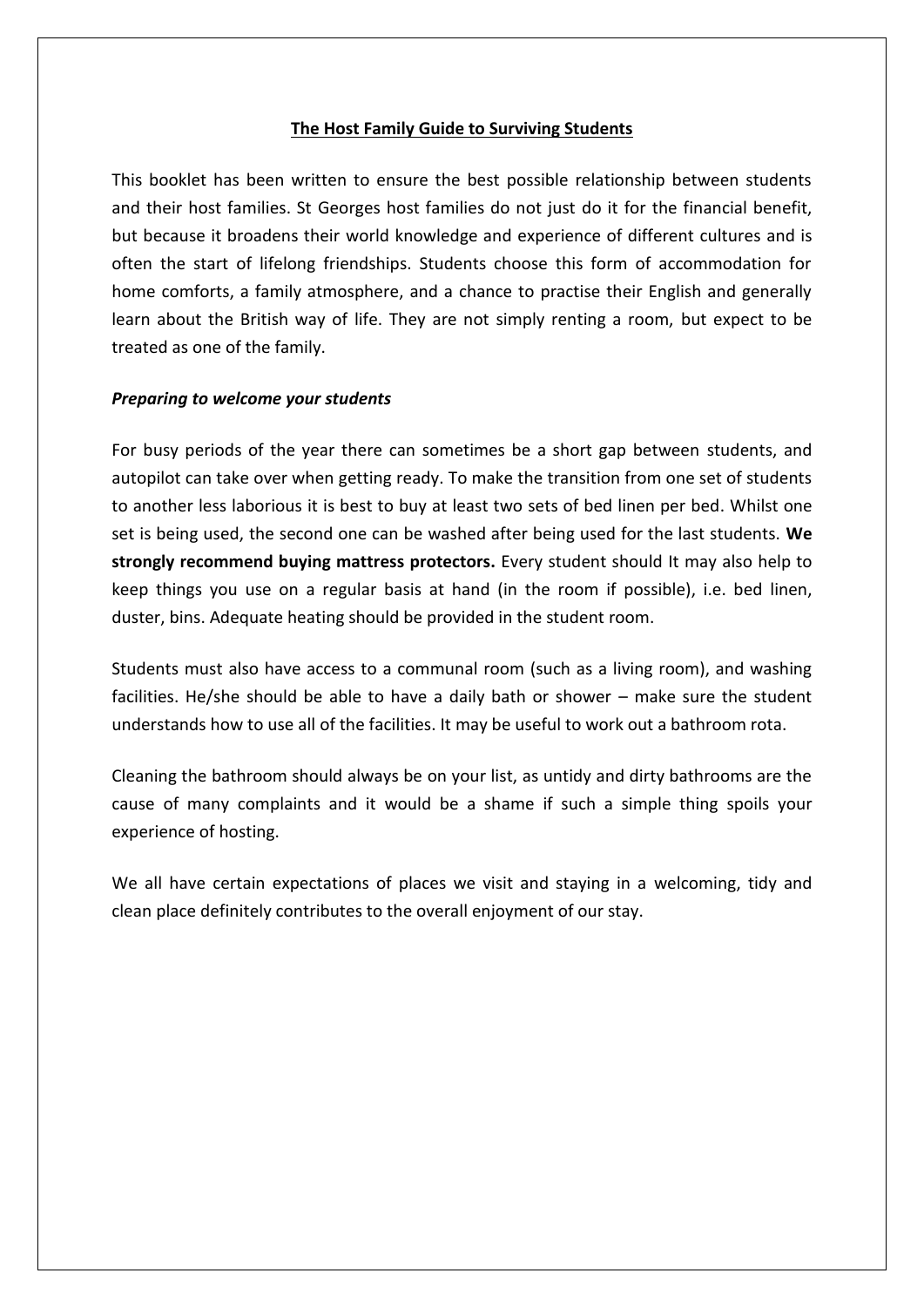

## *Check for forgotten items and breakages*

In the chaos of the busy days it is easy to forget things, especially on their last morning. Passports, mobile phones, chargers, jackets get left behind regularly. Please check the student room on their last day to make sure they have not left anything behind. Many do and it takes lots of yours and our time to organise the safe return of the items. Spending a minute to check their room before they leave your house for the last time can save lots of time later. Please also take time to check your car before driving away after dropping your students off.

Please remember that the majority of our students have insurance to cover accidental breakages and spillages. However, in accordance with the insurance rules and regulations any accidental damage must be reported immediately and supported with photographic evidence before the group or a person leaves. We advise you to carry out sporadic checks in the room to spot any damage in time. If in doubt, contact us, as this might allow us to send a leader or/and one of us to inspect the damage.

## **IMPORTANT: WE WILL BE UNABLE TO CLAIM FOR DAMAGES AFTER THE DEPARTURE.**

St George's school of English act as mediators only, and insurance claim payments cannot be paid to the host families by the school before receiving the funds from the student/agency.

## *Enjoy the experience of hosting students*

In the business of everyday life it's very easy to lose sight of what really matters. As a result, we can spend most of our time just tackling things as they shoot at us.

We at St. George's want to make your hosting experience as easy and enjoyable as possible every time, so that the reward for hosting students comes as much from sharing your home with them and making a difference in these young students' lives, as well as enjoying the extra cash you receive for doing such a great service. It is reminding ourselves of the bigger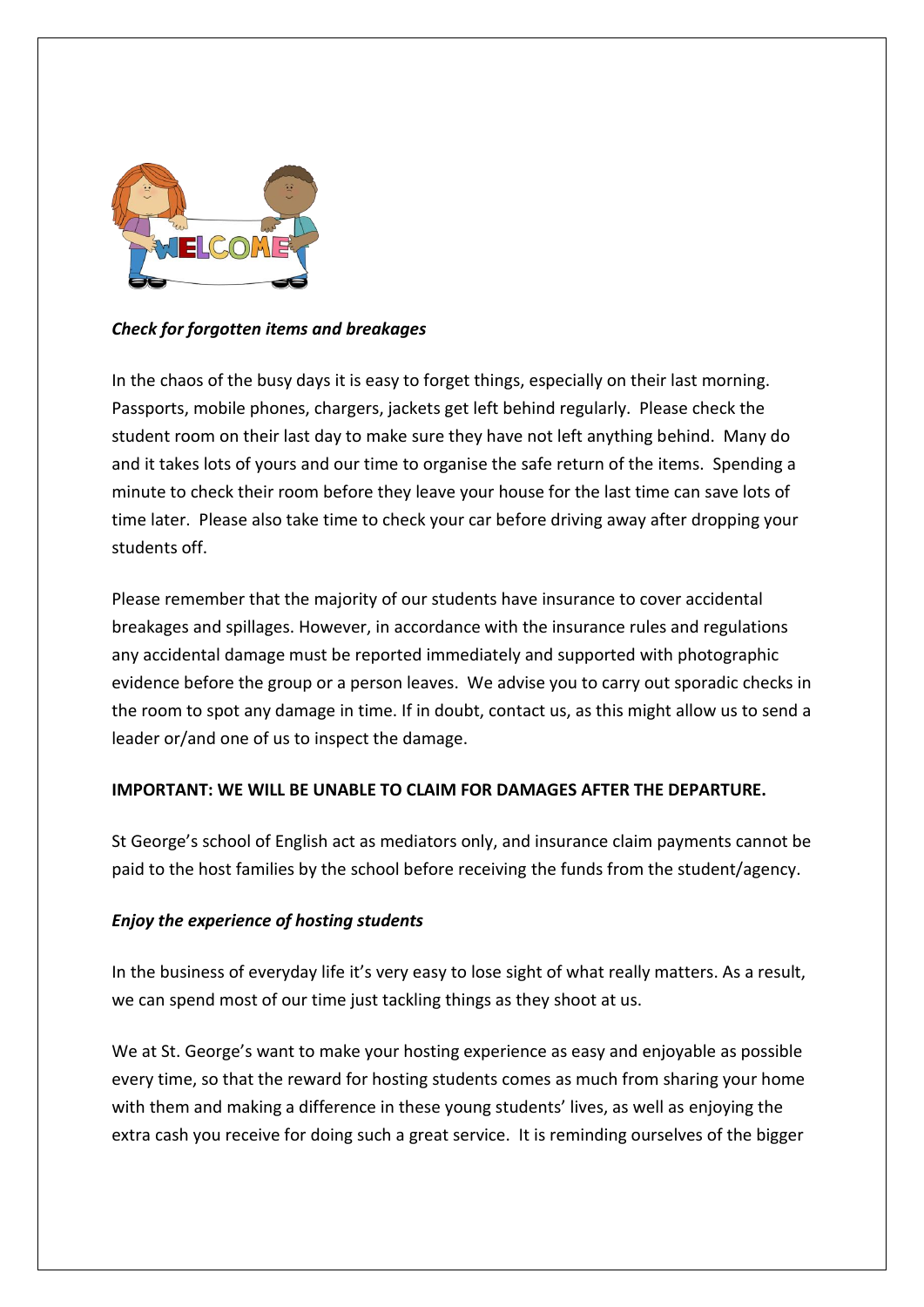picture that gives us a new perspective and makes us able to embrace the everyday craziness whilst providing us with satisfaction and enjoyment.



*Ask them to help!*

We appreciate that some basic tasks like cleaning the house or running errands can eat up a large amount of your time and leave less to enjoy your time with your family and guests. Don't be shy about asking your students to pitch in. Whilst it is not advisable to ask them to wash up, hoover the house, or scrub the bathroom you can ask them to clear up the table when they finish their food, or tidy up their room.

## *Ask us to help!*

Close liaison with the school avoids many problems. Most student stays are happy and uncomplicated, but from time to time problems may arise. We are experienced in dealing with many situations that you may not have come across before. A conscientious host will want to make sure that the students work and health are not suffering because of too many late nights. Please do not hesitate to contact us if you feel that the student is homesick, or suffering from illness or stress.

## *Transfer of students to another household*

Occasionally matchings do not work, although the Accommodation Officer tries to arrange compatible hosts and guests and resolve any problems. There is variety of reasons that students request a transfer, and this should not be taken personally by the host family. It may well be in your interest to arrange a swift move should a transfer be necessary. The majority of issues arise from a lack of communication or a misunderstanding.

Please remember that technology today allows the students (especially the younger ones) to send quick brief messages back home if they feel unhappy or unsure about something with the host family or in the home. Often parents get concerned and occasionally will demand that the students are moved. Many of these issues could have been resolved with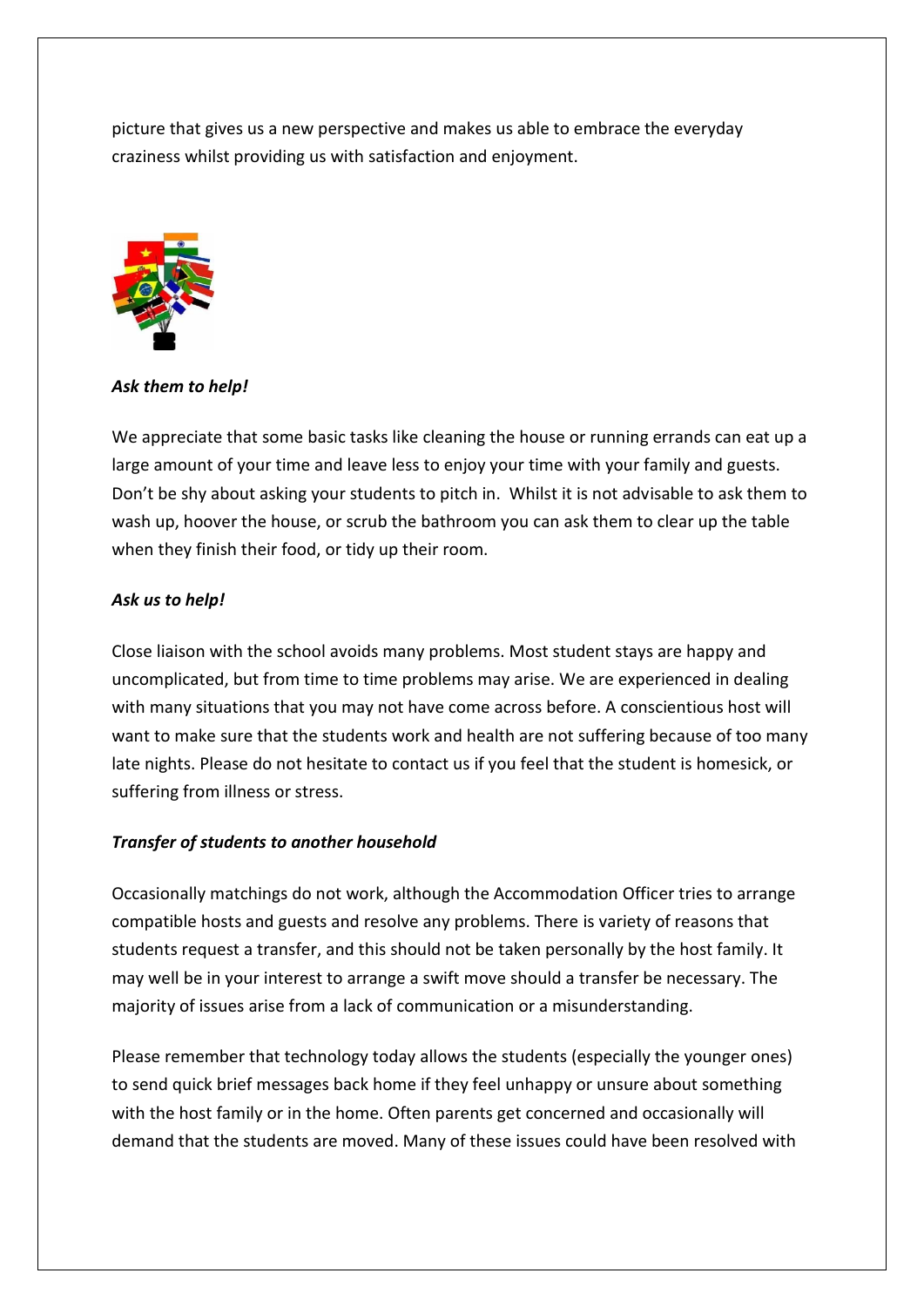better communication and understanding. The payment for that night will be made to the new host family.



## *First impressions count!*

For many students this may be the first time away from home. Their backgrounds will vary and they may have very different ideas of home life. Students will make their first impressions the same way as any other visitors would, with their first step into your home. Host families who smile and pay attention to students on their first day make them feel like a welcomed and wanted guest usually receive the best feedback.

We understand that it is not always feasible to clean up the whole house before they arrive, however a quick tidy up goes a long way, especially clearing the floors of things out of place. Remember that students will respect your house if you show them that you respect it first.

\*We understand that occasionally a host family will require help from friends and family to collect the students. For the safety of the students we request to be notified in advanced. The person collecting on your behalf may be asked to provide identity and a copy of the booking.

## *Communication is the key*

Communication is vital for creating and sustaining all relationships. We appreciate that sometimes the level of English of the student may not be at a desired level for the flow of conversation, but they are here to experience all aspects of British life, regardless of their language barrier. Use all forms of communication to fulfil your role as a host parent; remember that it is a two-way thing so please encourage your students to converse. Use opportunities at the dinner table to discuss their day, what they have seen, and what impressed them. Students love sharing their new found experiences and even if they don't have a great level of understanding they will still enjoy your attention.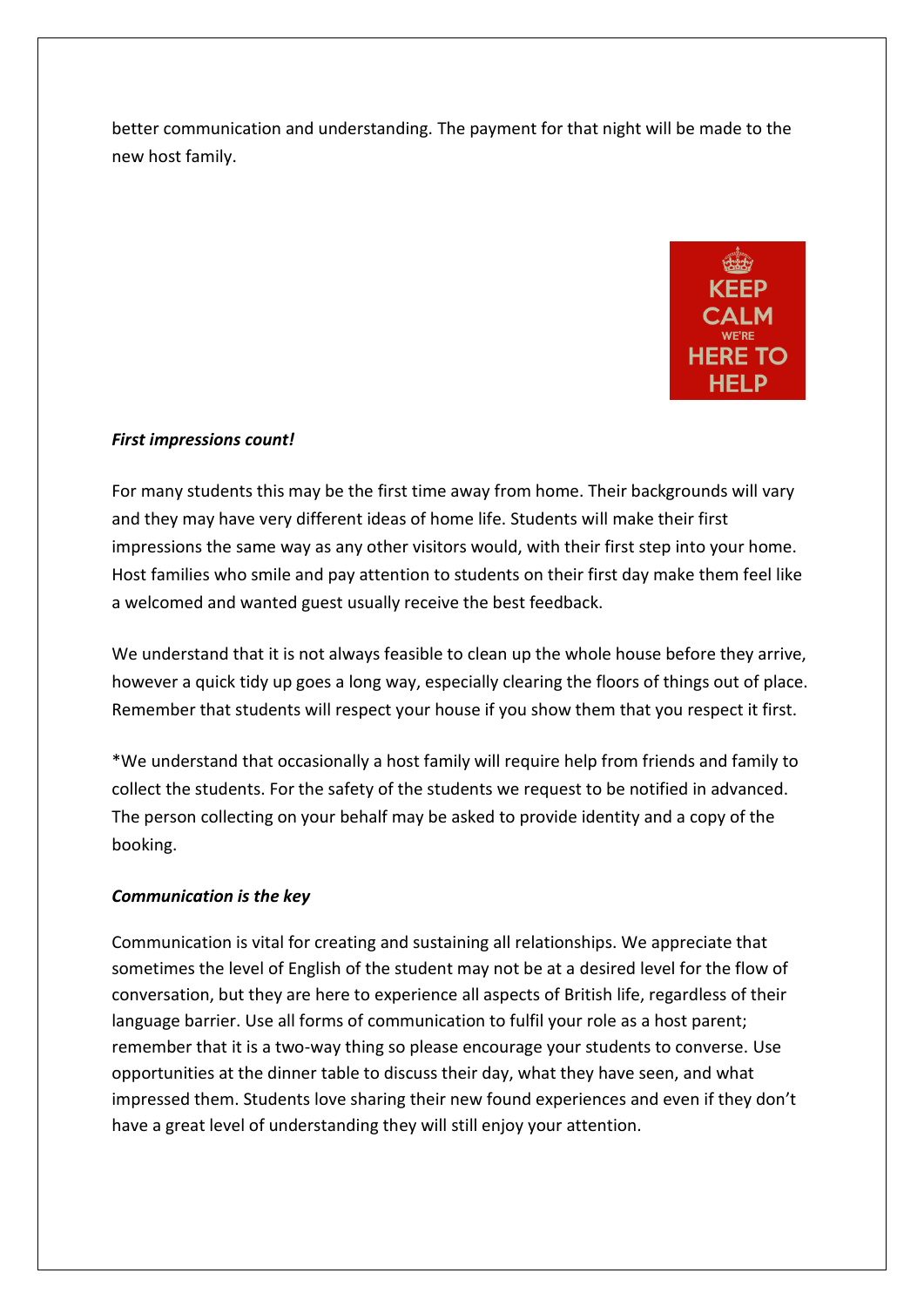Every family has their own routines and domestic arrangements and the students will be uncertain of these. To make the students feel at home, it is always helpful to explain the ground rules and to ensure that these are clear to the students early on.

Food wastage is common complaint from host families. It is advisable to talk to your students about what they like and dislike early in their stay. There is no point making a lunch or dinner when they are not going to eat it (and they will need to eat whilst here!).

Some students may not be accustomed to tidying their own clothes or making their own beds. You may have to explain that they must now do these jobs for themselves.

Sometimes students can misread the boundaries so it helps to clarify your rules and set their expectations. We have created a sample of house rules collated from host families with different experiences – please ask if you would like a copy emailed to you.

### *Share your schedule*

It is good practice to communicate your and their schedule to them in advance and make sure they understand. They will understand you need to spend time working, or organising and running your household, but it is important to make time for them and their recreation – even if it is to offer a film to watch or to relax in the garden. Some students can be shy but there is always something you can do to make them feel 'at home' with you.

Every family has their own routines and domestic arrangements and the students will be uncertain of these. To make the students feel at home, it is always helpful to explain the ground rules and to ensure that these are clear to the students early on.

Getting students up in the morning can be a hard task sometimes as they tend to spend the nights discussing their experiences and enjoying their time together. It is always advisable to make sure you check their alarm (usually they use the mobile phone) to make sure it is set up for a desirable hour (English time). Make them understand that it is important to stick to the timings. They may feel that they are on holiday and we all allow ourselves a bit of 'laziness' when in holiday mode.

**It is important to let students know what time they are able to return home.** Many of our students will be on a social programme and you will be aware of their return time from their schedule. Junior students will have a curfew that needs to be adhered to. Keys should only be offered to students over 16 years.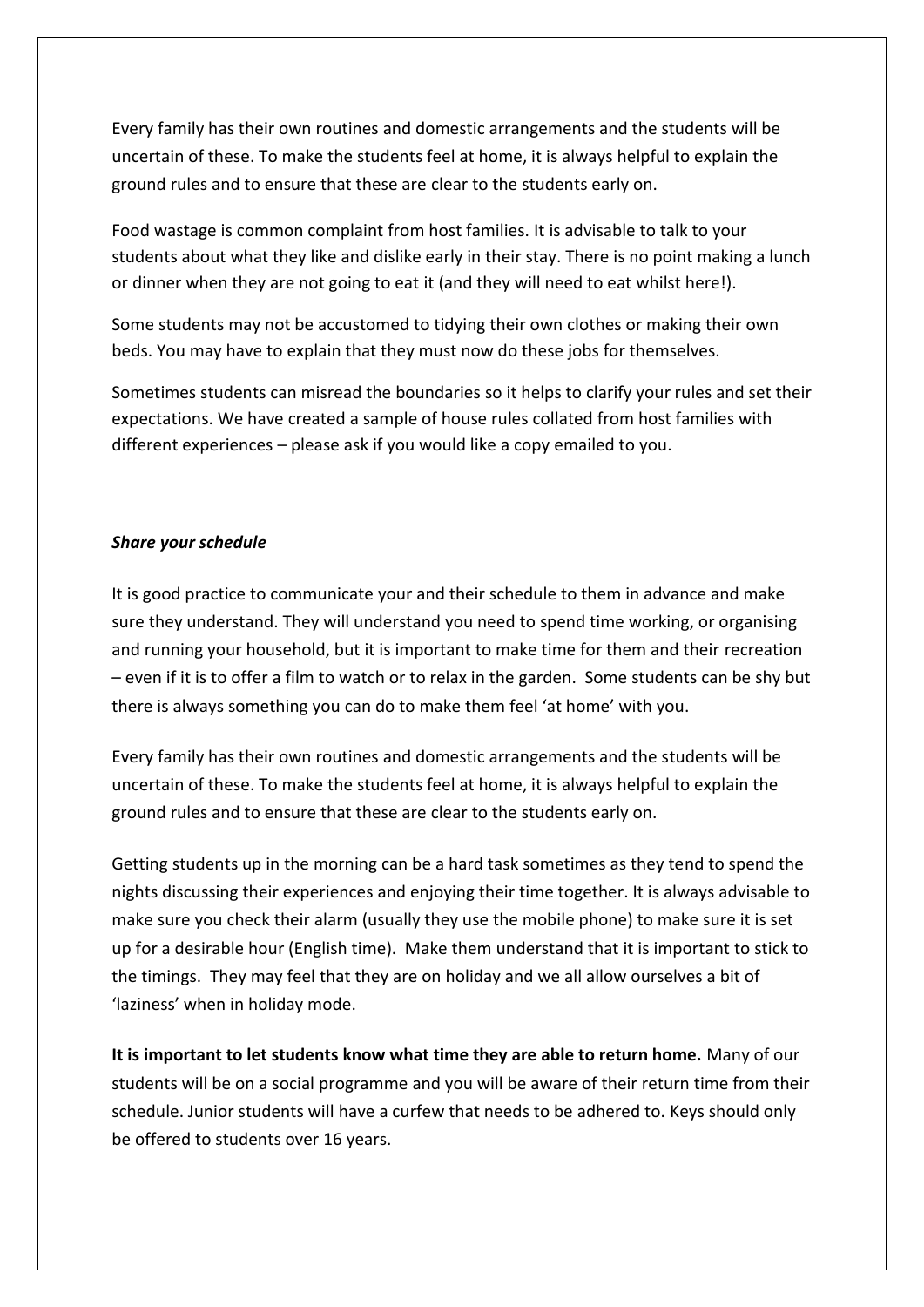The majority of host families will eat between 17:00-18:30. Please communicate dinner times to the students so that they are home in time.

## *What's on the menu?*

One of the biggest differences to their homes students describe is the food. English cuisine can be a bit rich and a bit 'dry' for students. Some are more adventurous in tasting different cuisines than others so it is always best to start their stay with something simple and quick for preparation. We have created a sample menu with several suggestions, based on feedback students provided us with. We hope this helps.

It is sad how many packed lunches do end up in the bin. We strongly advise to discuss the likes and dislikes with your students before wasting good food and your efforts. Our sample menu gives some suggestions for packed lunch items too.



#### **Menu Suggestions**

#### **Breakfast**

Cereals with milk, toast with jam or chocolate spread, glass of juice, squash or a warm drink Croissants or other pastries, glass of juice, squash or a warm drink Fruit loaf with butter and jam, glass of juice, squash or a warm drink Crumpets with butter, marmite or chocolate spread, glass or juice, squash or a warm drink Waffles or pancakes with jam or chocolate spread, glass or juice, squash or a warm drink

## **Packed lunch (always include a minimum of 5 fresh in-date items)**

Bread rolls (2x) with **a generous filling**, piece of fruit, chocolate bar, pack of crisps, drink Sandwiches (4 slices = 2 rounds) with **a generous filling**, piece of fruit, muffin, popcorn, drink

Cheese and onion pastry, piece of fruit, fruit tart, pack of crisps, drink Wraps with ham or tuna and salad, piece of fruit, chocolate bar, yoghurt, drink Baguette with cream cheese and vegetables or ham, piece of fruit, biscuits, cheese puffs or tortillas, drink